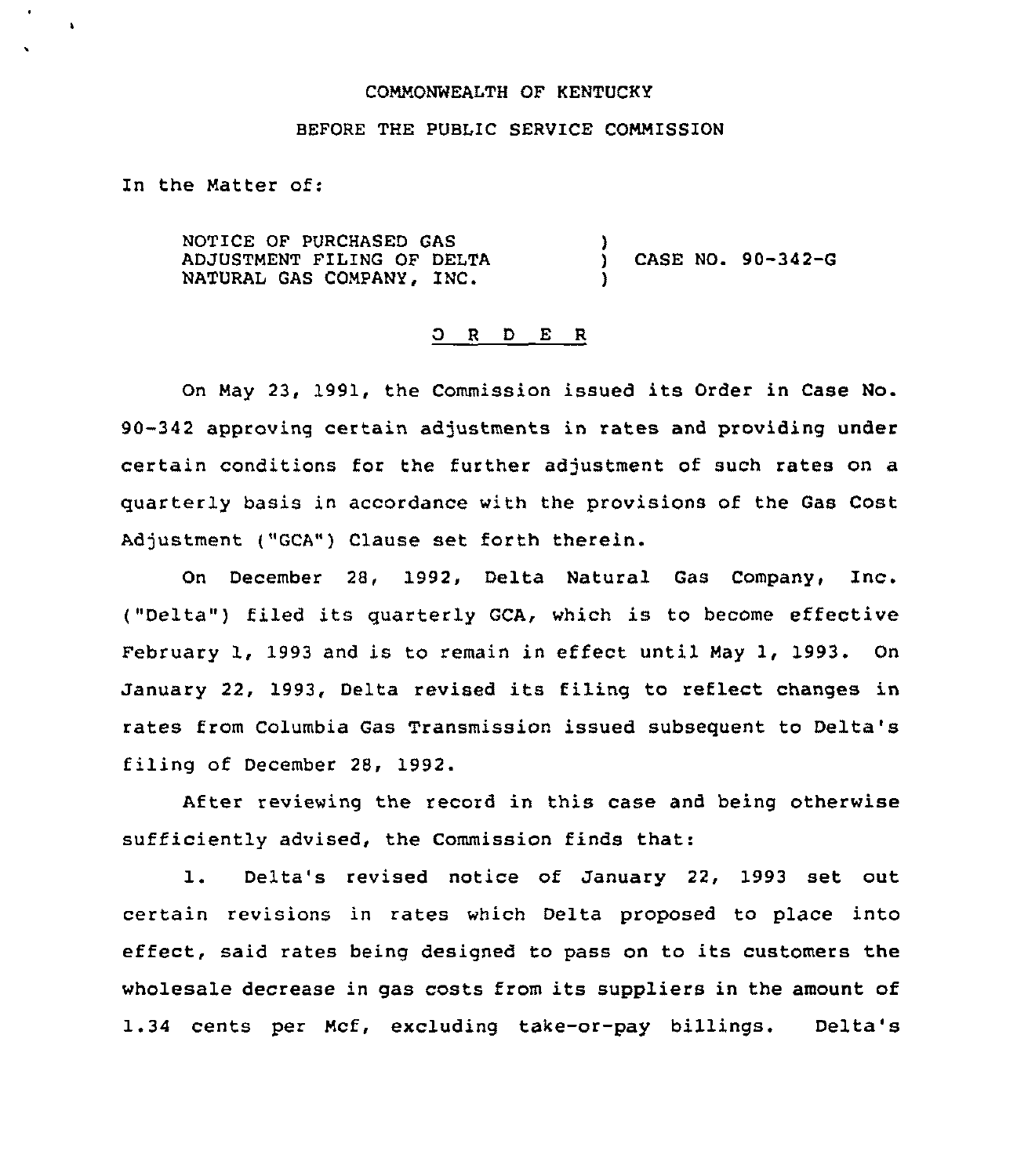expected gas cost for the quarter beginning February 1, 1993 is \$ 3.1086 per Ncf.

 $\bar{\mathbf{v}}$ 

Delta's notice set out a take-or-pay recovery component of .24 cents per Ncf, which decreased .86 cents per Ncf from its last GCA filing. Delta should be prepared to support the amount of its take-or-pay actual adjustments at the time of its GCA field reviews.

2. Delta's notice contained no refund adjustment.

3. Delta's notice set out a current quarter actual adjustment in the amount of 9.31 cents per Ncf to compensate for under-recovery of gas cost by the company through the operation ot its gas cost recovery procedure during the months of August, September, and October 1992. The total actual adjustment of (16.32) cents per Ncf is designed to correct the current undercollection as well as under- and over-collections from three previous quarters.

4. Delta's notice set out a balance adjustment of 3.22 cents per Ncf, to replace the previous adjustment of 3.71 cents per Ncf. This balance adjustment compensates for under-collections which occurred as a result of previous gas cost, actual, refund, and balance adjustments.

5. The combined effect of the above adjustments is Delta's gas cost recovery rate ("GCR") in the amount of \$2.9800 per Ncf, which is an increase of 3.33 cents per Ncf from its last approved GCR. The increase is the result of the supplier decrease combined with a net increase in the adjustments referred to in 3 and 4 supra.

 $-2-$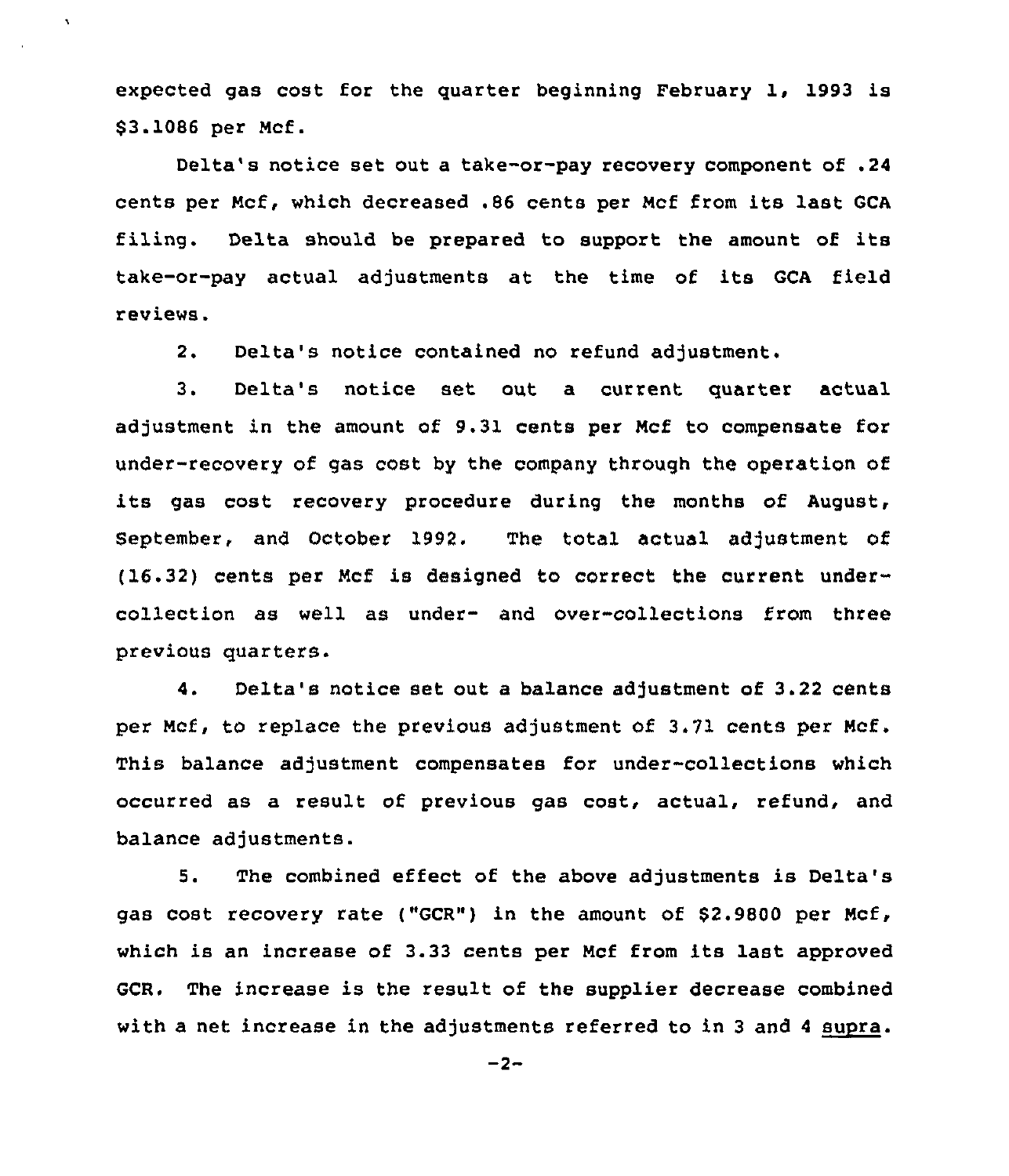6. Delta's adjustment in rates, set out in the Appendix to this Order, pursuant to the GCA provisions approved by the Commission in its Order in Case No. 90-342 dated Nay 23, 1991, is fair, just, and reasonable, in the public interest, and should be effective with final meter readings on and after the date of this Order.

7. In its filing dated January 22, 1993, Delta requested confidentiality for Schedule VI, which contains business information required by the Commission pertaining to Delta's subsidiaries. Delta Resources. Inc. and Delgasco engage in activities that are unregulated and highly competitive. Competitors of these subsidiaries could use business information of these subsidiaries to place themselves in an advantageous position vis-a-vis the subsidiaries and Delta. Thus, disclosure of the information is likely to cause Delta and these subsidiaries competitive injury and should be protected.

IT IS THEREFORE ORDERED that:

 $\bullet$ 

 $\ddot{\phantom{0}}$ 

 $\ddot{\phantom{0}}$ 

1. The rates in the Appendix, attached hereto and incorporated herein, are fair, just, and reasonable and are approved effective with final meter readings on and after the date of this Order.

2. Within 30 days of the date of this Order, Delta shall file with this Commission its revised tariffs setting out the rates authorized herein.

 $-3-$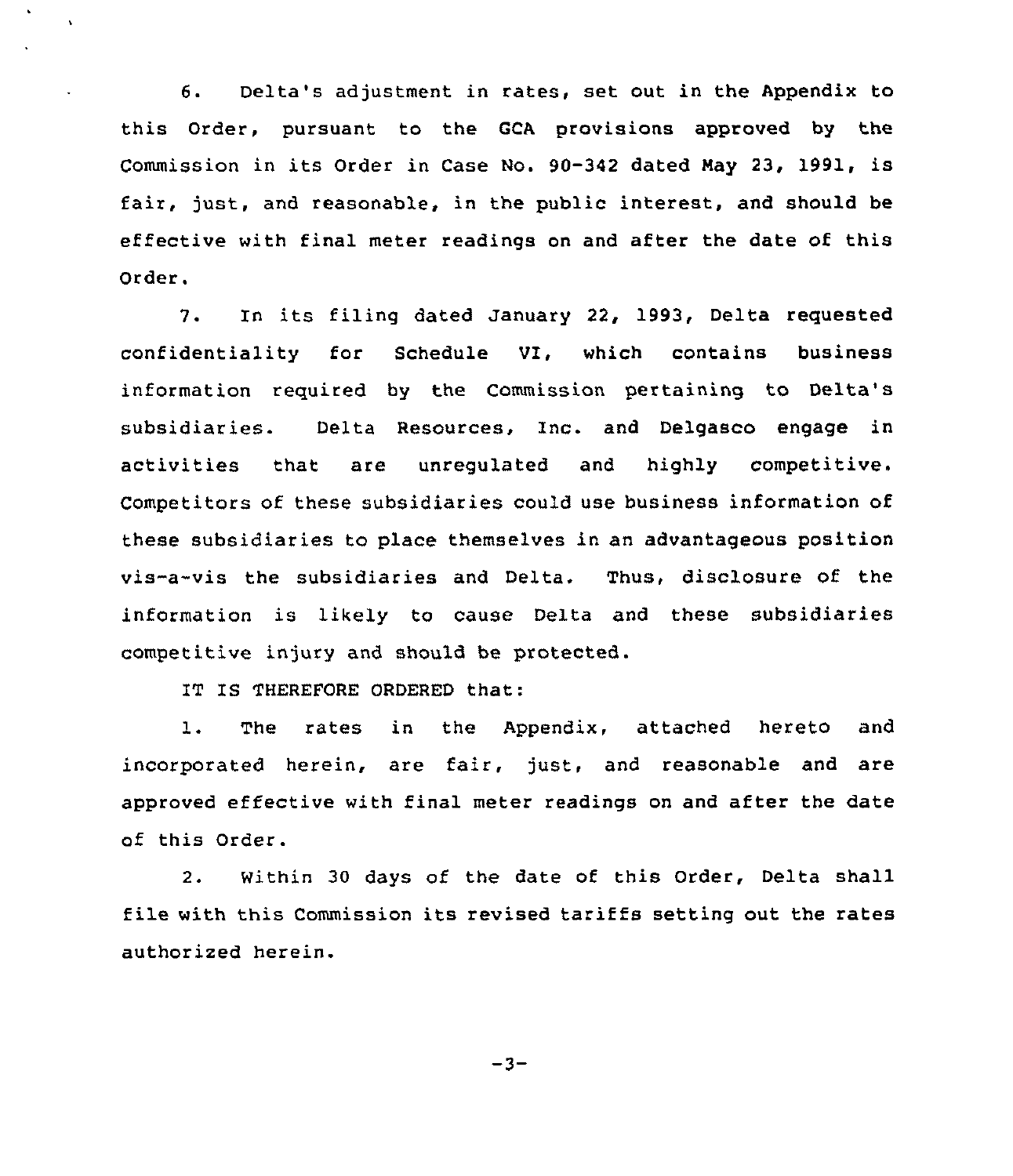3. Schedule VI, which Delta has petitioned to be withheld from public disclosure, shall be held and retained by this Commission as confidential and shall not be open for public inspection.

Done at Frankfort, Kentucky, this 5th day of February, 1993.

PVBLIC SERVICE CONMISSION

n airman

ATTEST:

 $l\ell_2$ 

Executive Director